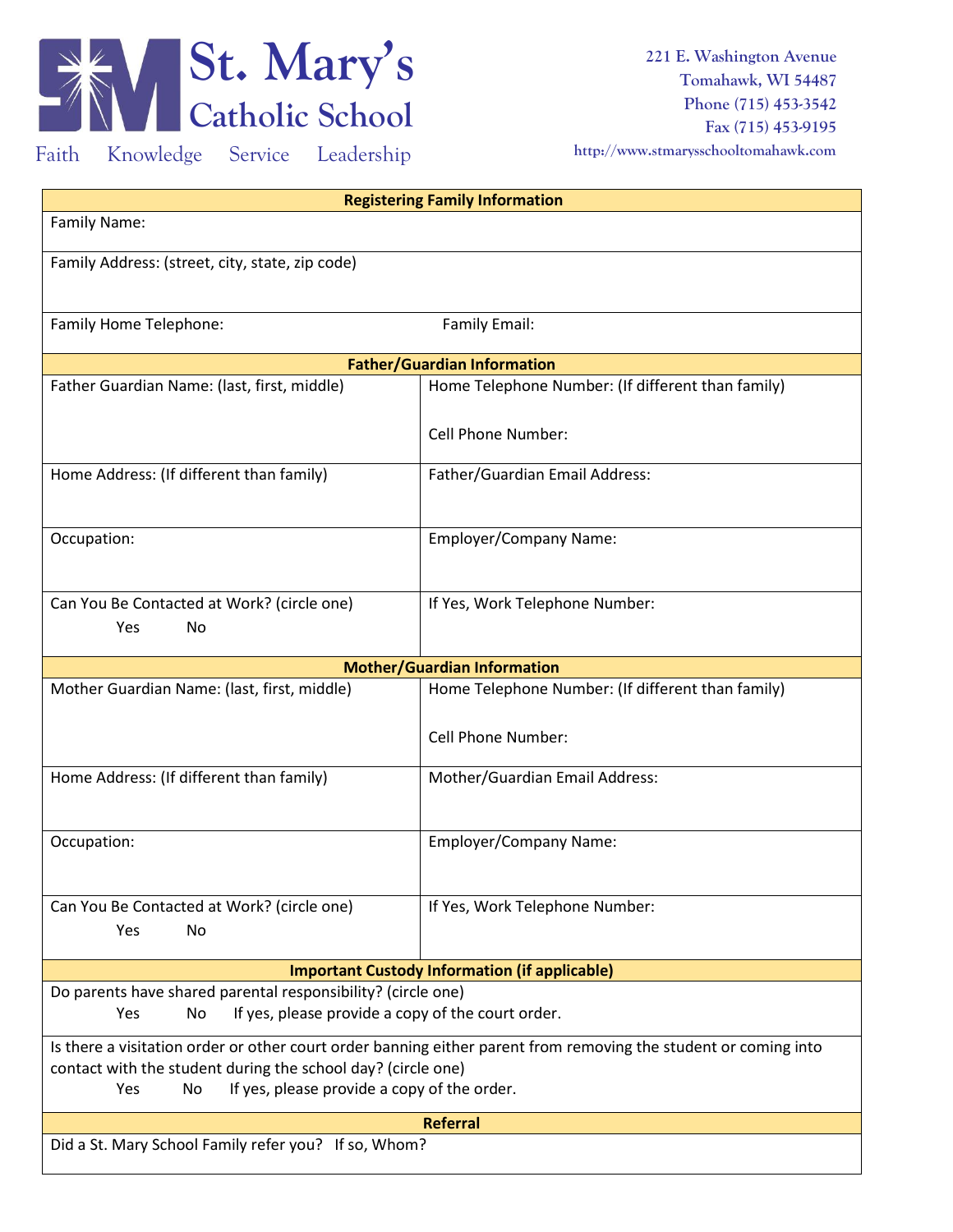| <b>Illiness/Emergency Dismissal Information</b>                                                                        |                                                 |                                                 |                                                                                                                |  |
|------------------------------------------------------------------------------------------------------------------------|-------------------------------------------------|-------------------------------------------------|----------------------------------------------------------------------------------------------------------------|--|
| Provide the name(s) of person(s), other than parents, allowed to pick up the student.                                  |                                                 |                                                 |                                                                                                                |  |
| Name (First, MI, Last)                                                                                                 |                                                 | Relationship to Student                         | Phone #                                                                                                        |  |
|                                                                                                                        |                                                 |                                                 |                                                                                                                |  |
|                                                                                                                        |                                                 |                                                 |                                                                                                                |  |
|                                                                                                                        |                                                 |                                                 |                                                                                                                |  |
|                                                                                                                        |                                                 |                                                 |                                                                                                                |  |
|                                                                                                                        |                                                 |                                                 |                                                                                                                |  |
|                                                                                                                        |                                                 |                                                 |                                                                                                                |  |
|                                                                                                                        |                                                 |                                                 |                                                                                                                |  |
| Do not allow my child(ren) to be picked up by:                                                                         |                                                 |                                                 |                                                                                                                |  |
|                                                                                                                        |                                                 |                                                 |                                                                                                                |  |
|                                                                                                                        |                                                 | <b>Family Medical Treatment Release Form</b>    |                                                                                                                |  |
| Primary Doctor or Clinic:                                                                                              | Address:                                        |                                                 | Phone Number:                                                                                                  |  |
|                                                                                                                        |                                                 |                                                 |                                                                                                                |  |
| Dentist:                                                                                                               | Address:                                        |                                                 | Phone Number:                                                                                                  |  |
|                                                                                                                        |                                                 |                                                 |                                                                                                                |  |
|                                                                                                                        |                                                 |                                                 |                                                                                                                |  |
| Other Health Care:                                                                                                     | Address:                                        |                                                 | Phone Number:                                                                                                  |  |
|                                                                                                                        |                                                 |                                                 |                                                                                                                |  |
| <b>Insurance Carrier:</b>                                                                                              |                                                 | Policy Number:                                  |                                                                                                                |  |
|                                                                                                                        |                                                 |                                                 |                                                                                                                |  |
|                                                                                                                        |                                                 |                                                 | Detailed Student Health Forms will be updated at the beginning of the school year.                             |  |
|                                                                                                                        |                                                 |                                                 | (Parent/Guardian) give St. Mary's School and its designated                                                    |  |
|                                                                                                                        |                                                 |                                                 | representative permission to transport and sign all forms related to the necessary emergency medical treatment |  |
| for                                                                                                                    | <u> 1999 - Johann John Stone, mars et al. (</u> |                                                 | (child(ren)). I also permit any and                                                                            |  |
| all required medical treatment to be administered by qualified personnel, including calling 911.                       |                                                 |                                                 |                                                                                                                |  |
|                                                                                                                        |                                                 |                                                 |                                                                                                                |  |
|                                                                                                                        |                                                 | <b>Siblings Not Attending St. Mary's School</b> |                                                                                                                |  |
| <b>Sibling Name:</b>                                                                                                   | Date of Birth:                                  | School:                                         | St. Mary Alumni:                                                                                               |  |
|                                                                                                                        |                                                 |                                                 |                                                                                                                |  |
|                                                                                                                        |                                                 |                                                 |                                                                                                                |  |
|                                                                                                                        |                                                 |                                                 |                                                                                                                |  |
|                                                                                                                        |                                                 |                                                 |                                                                                                                |  |
|                                                                                                                        |                                                 |                                                 |                                                                                                                |  |
|                                                                                                                        |                                                 | <b>School Correspondence</b>                    |                                                                                                                |  |
| Receiving School Correspondence, please select preference:                                                             |                                                 |                                                 |                                                                                                                |  |
| Mother: $\Box$ Voice $\Box$ Email $\Box$ Text $\Box$ Mail<br>Father: $\Box$ Voice $\Box$ Email $\Box$ Text $\Box$ Mail |                                                 |                                                 |                                                                                                                |  |
|                                                                                                                        |                                                 |                                                 |                                                                                                                |  |
|                                                                                                                        |                                                 |                                                 |                                                                                                                |  |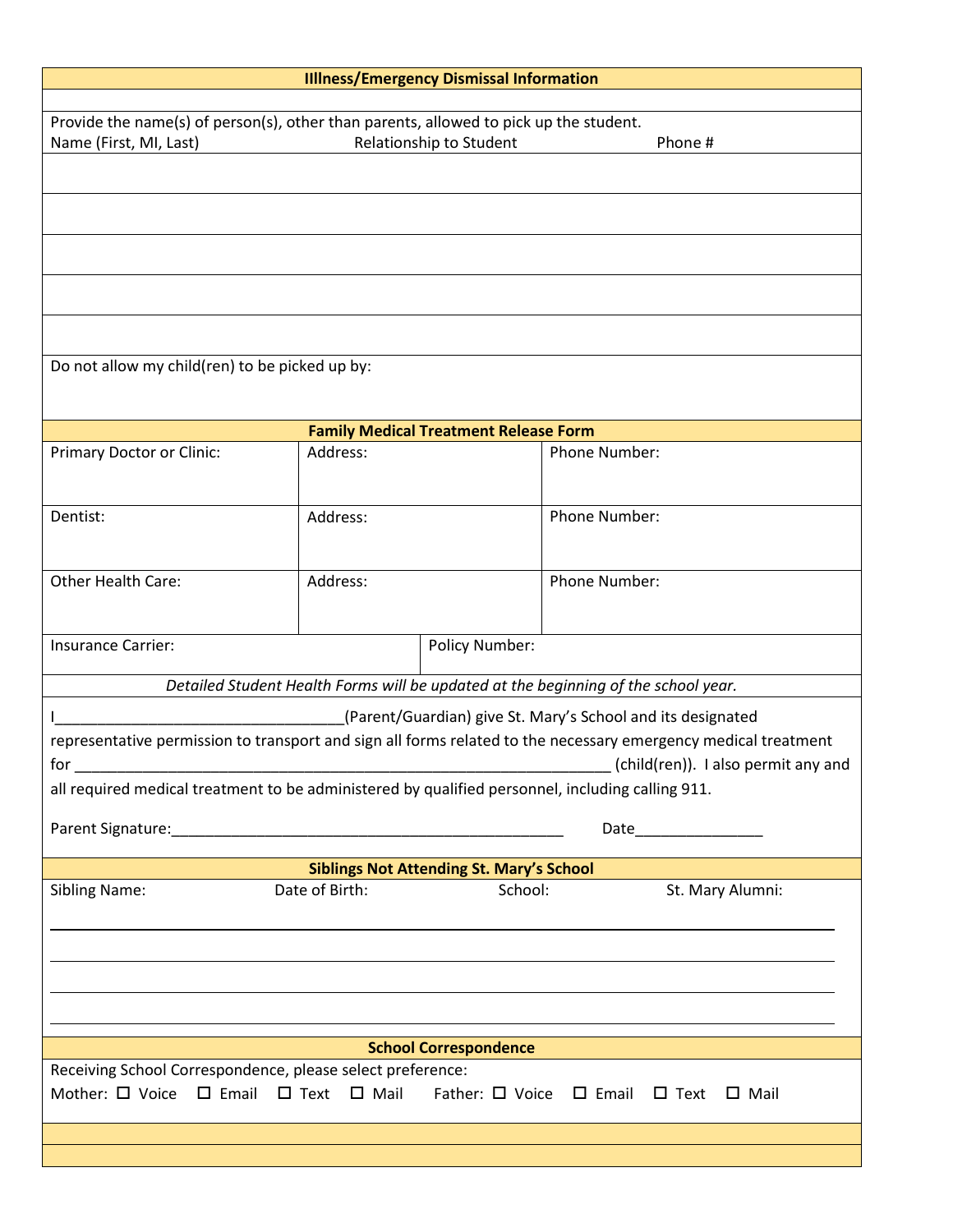| <b>Important Parent/Guardian Consent Requirements</b>                                                                                                                                                                                                                                                                                                                                                                                                                                                                                                                                                                                                                                                                                                                                    |
|------------------------------------------------------------------------------------------------------------------------------------------------------------------------------------------------------------------------------------------------------------------------------------------------------------------------------------------------------------------------------------------------------------------------------------------------------------------------------------------------------------------------------------------------------------------------------------------------------------------------------------------------------------------------------------------------------------------------------------------------------------------------------------------|
| <b>Scrip Purchasing:</b><br>I understand that each family is required to purchase \$2,500 of scrip per child, with a \$5,000 family maximum<br>requirement. The family balance of unpurchased scrip will be billed out at 10% of the remaining scrip balance in<br>the middle of May. You may also elect to buy out of this program at \$250 per child or \$500 family cap which could<br>be added to FACTS. Once your family has met the required amount of scrip purchases, 1% of any additional<br>purchases will be applied as a deduction on your family's tuition the following school year. If your child is in 5 <sup>th</sup><br>grade and doesn't have any younger siblings registering the next year, a refund check will be issued at the end of<br>the current school year. |
| □ I would like to buyout \$250 single or \$500 Family<br>$\Box$ I plan to purchase scrip \$2,500 single or \$5,000 Family.<br>Name two households whose purchases can be credited to your family's account.                                                                                                                                                                                                                                                                                                                                                                                                                                                                                                                                                                              |
| $(1)$ $(2)$                                                                                                                                                                                                                                                                                                                                                                                                                                                                                                                                                                                                                                                                                                                                                                              |
| Family Responsibility for Volunteer Hours:<br>Our school parents are vital to the continued success of our school. In order to keep our tuition at a reasonable<br>level, we require each family to volunteer a minimum of 20 hours. If volunteering is not possible, you may elect to<br>buy out and pay \$200 which could be added to FACTS. Please check your choice.                                                                                                                                                                                                                                                                                                                                                                                                                 |
| $\Box$ Volunteer 20 hours<br>$\Box$ Buyout Volunteering at \$200                                                                                                                                                                                                                                                                                                                                                                                                                                                                                                                                                                                                                                                                                                                         |
| <b>Registration Fees:</b><br>A non-refundable Registration Fee and Technology and Supply Fee are due upon registering. All fees and tuition<br>are non-refundable.                                                                                                                                                                                                                                                                                                                                                                                                                                                                                                                                                                                                                       |
| $\Box$ \$100 Child -OR- $\Box$ \$200 Family<br><b>Registration Fee:</b>                                                                                                                                                                                                                                                                                                                                                                                                                                                                                                                                                                                                                                                                                                                  |
| Technology and Supply Fee: □ \$100 per child X _______ Number of Children                                                                                                                                                                                                                                                                                                                                                                                                                                                                                                                                                                                                                                                                                                                |
| <b>Total</b>                                                                                                                                                                                                                                                                                                                                                                                                                                                                                                                                                                                                                                                                                                                                                                             |
| <b>Office Use:</b><br>Amount paid \$ ____________Check # or cash: ______________Received by: ____________Date: ___________                                                                                                                                                                                                                                                                                                                                                                                                                                                                                                                                                                                                                                                               |
| <b>Tuition Agreement:</b><br>By signing this completed registration form; I understand that tuition is non-refundable and that there are 2<br>options for payment:<br>Monthly payments through FACTS TUITION program<br>Payment in full at the beginning of the school year<br>٠<br>In the event that instruction may need to be offered in an alternate format during the school year, I agree<br>$\bullet$<br>to continue paying my planned tuition amount.<br>In the event that I am unable to make such payments, I agree to meet with school and/or parish personnel<br>٠<br>to set up a new payment plan<br>In the event that I default on this contract, I agree to pay for all reasonable and necessary costs of<br>collection incurred to collect monies for services provided. |
| St Mary's School admits students of any race, color, national and ethnic origin to all rights, privileges, programs, and<br>activities generally accorded or made available to students at the school. This registration application is not valid<br>without parent signature(s).                                                                                                                                                                                                                                                                                                                                                                                                                                                                                                        |
| Date and the set of the set of the set of the set of the set of the set of the set of the set of the set of th                                                                                                                                                                                                                                                                                                                                                                                                                                                                                                                                                                                                                                                                           |
| Signature of Father/Guardian_                                                                                                                                                                                                                                                                                                                                                                                                                                                                                                                                                                                                                                                                                                                                                            |

*Please inform the school office immediately of any changes to any of the information.*

*It is important to ensure school records are kept up to date with the most recent information on a student. Thank you!*